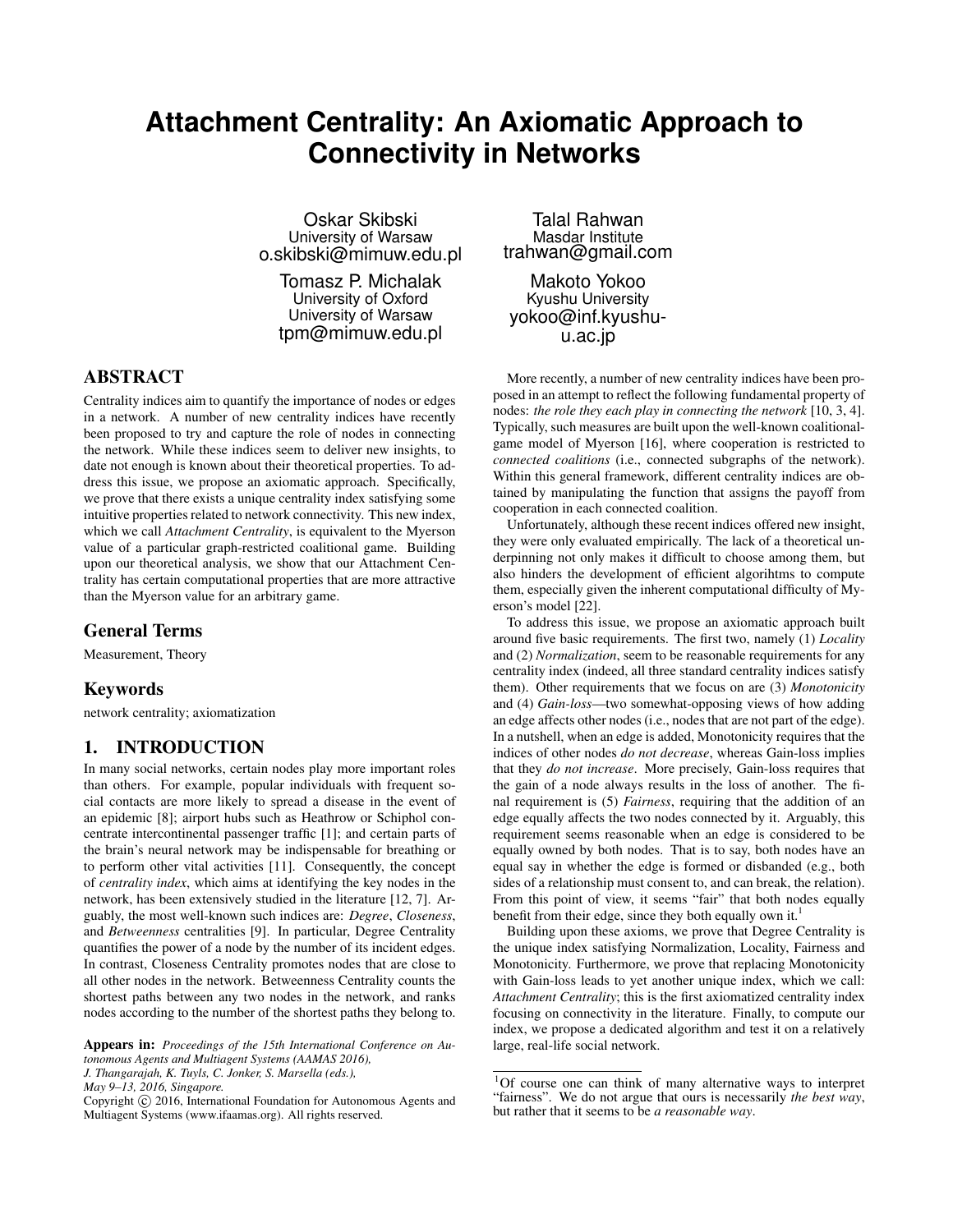#### 2. PRELIMINARIES

Since our work falls at the interface of graph theory and coalitional game theory, this section provides the necessary background and notation from both sides.

**Graph theory:** A graph, or a network, is a pair,  $G = (V, E)$ , where V is the set of  $n = |V|$  nodes, and E is the set of edges. We sometimes write  $|G|$  instead of  $|V|$  to denote the number of nodes in G. An edge  $\{v, u\} \in E$  is said to be *incident* to nodes v and u. The degree of a node v, denoted by  $degree_G(v)$ , is the number of edges incident to  $v$ , i.e.:

$$
degree_G(v) = |\{\{v, u\} \in E : u \in V\}|.
$$

When there is no risk of confusion, we will often omit the  $G$  from the notation, and simply write  $degree(v)$  instead of  $degree(v)$ . Nodes  $u, v \in V$  are said to be *neighbors* if they are connected by an edge. If  $degree(v) = 0$ , we say that v is *isolated*.

A path,  $p = (v_1, \ldots, v_k)$ , is a sequence of nodes in which every two consecutive nodes are connected by an edge, i.e.,  $\{v_i, v_{i+1}\} \in$ E,  $\forall i \in \{1, ..., k-1\}$ . The length of a path is the number of edges in it (i.e., the number of nodes in it minus 1). We write  $v \in p$ if v is one of the nodes in p. The *distance* between any two nodes,  $v, u \in V$ , is denoted by  $dist(v, u)$ , and is defined as the length of a shortest path between them. If there exists no path between  $u$  and v, we assume that  $dist(v, u) = \infty$ .

Next, we introduce the concept of a *minimal path*. In particular, a path, p, between v and u is said to be *minimal* if there exists no shorter path between  $v$  and  $u$  that can be obtained by removing nodes from p (see Figure 1 for an example). The set of all *shortest* paths between v and u is denoted by  $\Pi_s(v, u)$ , and the set of all *minimal* paths between v and u is denoted by  $\Pi_m(v, u)$ . Note that every *shortest* path between  $u$  and  $v$  is a *minimal* path between  $u$ and v, i.e.,  $\Pi_s(v, u) \subseteq \Pi_m(v, u)$ .

Nodes  $v, u \in V$  are said to be *connected* if there exists a path between them. A graph  $G$  is said to be connected if every two nodes in it are connected. For any subset of nodes,  $S \subseteq V$ , the *subgraph induced by*  $S$  is denoted by  $G[S]$  and is defined as a graph whose nodes are S and whose edges are those in G that connect some node in S with some other node in S. Formally:

$$
G[S] = (S, \{\{v, u\} \in E : v, u \in S\}).
$$

Any subset of nodes,  $S \subseteq V$ , is said to be connected if the subgraph induced by  $S$  is connected. If  $G$  is not connected, we denote by  $K(G)$  the partition of V into disjoint sets of nodes that each induce a *maximal connected subgraph* in G.

The set of all possible graphs with nodes V is denoted by  $\mathcal{G}^V$ . Two special graphs are *cliques* and *stars*. Specifically, a graph is a *clique* if every two nodes in it are connected by an edge:

$$
(V, \{\{v, u\} : v, u \in V\}).
$$

On the other hand, a graph is a *star* if there exists a node  $v$  (called the *center* of the star) such that every node  $u \in V \setminus \{v\}$  is connected to  $v$  and not connected to any other node. That is:

$$
(V, \{\{v, u\} : u \in V \setminus \{v\}\}).
$$

**Centrality indices:** A *centrality index*,  $F: \mathcal{G}^V \to \mathbb{R}^V$ , is a function that assigns to every node a number reflecting its importance. Typically, the higher this number, the more *important* or *central* the node. Arguably, the most well-known centrality indices are the following (we will refer to them *the standard centrality indices*):

• *Degree Centrality*  $(D_v)$  is simply the degree of a node, i.e.,

$$
D_v(G) = degree_G(v);
$$



Figure 1: Out of all three paths between  $v$  and  $u$ , only Path 1 and Path 2 are *minimal* paths. Furthermore, out of those two minimal paths, only Path 1 is a *shortest* path between v and u.

• *Closeness Centrality*  $(C_v)$  is the sum of of the inverses of distances to other nodes (under the assumption that  $\frac{1}{\infty} = 0$ ):<sup>2</sup>

$$
C_v(G) = \sum_{u \in V \setminus \{v\}} \frac{1}{dist(v, u)};
$$

• *Betweenness Centrality*  $(B_v)$  is the average percentage of shortest paths between any two other nodes that goes through the node under consideration. More formally, if we denote by  $K_v(G)$  the connected component containing  $v$  in  $G$ , then:

$$
B_{v}(G) = \frac{1}{|K_{v}(G)|-2} \sum_{\substack{s,t \in K_{v}(G) \\ s \neq v \neq t}} \frac{|\{p \in \Pi_{s}(s,t): v \in p\}|}{|\Pi_{s}(s,t)|}.
$$

Note that the above formula of Betweenness Centrality is normalized to ensure that it yields the same range of values as Degree and Closeness centralities, i.e.,  $[0, n-1]$ .

**Coalitional game theory:** A *game* is a pair  $(N, f)$ , where N is the set of *players* and  $f: 2^N \to \mathbb{R}$  is the *characteristic function*, which assigns a real number to each subset of players (with the only assumption being that  $f(\emptyset) = 0$ ). Any subset of players,  $S \subseteq N$ , is called a *coalition*, and  $f(S)$  is called *the value of coalition* S. In contrast, "*a value of a game*" is a function that assigns a *payoff* to each player  $v \in N$ , i.e.,  $\varphi : (2^N \to \mathbb{R}) \to \mathbb{R}^N$ . This payoff traditionally represents v's share out of the value of the *grand coalition*, i.e., the coalition of all players. Alternatively, the payoff of  $v$  can be interpreted as an assessment of the importance of  $v$  in the game. Thus, a *value* of a game plays the same role as a *centrality index* of a network; the former ranks players whereas the latter ranks nodes.

Shapley [21] was the first to propose an axiomatic approach to the problem of payoff division. In particular, Shapley proved that there exists a unique "value" satisfying some intuitive and desirable properties (also known as "*axioms*"). This value—now known as *the Shapley value*—is denoted for player v by  $SV_v(f)$ , defined as:

$$
SV_v(f) = \sum_{S \subseteq N \setminus \{v\}} \beta(S, N) \big( f(S \cup \{v\}) - f(S) \big), \quad (1)
$$

where  $\beta(S, N) = |S|!(|N| - |S| - 1)!/|N|!$ . Here, the expression f(S∪{v})−f(S) is known as the *marginal contribution* of player  $v$  to coalition  $S$ ; it is the difference that  $v$  makes when joining  $S$ .

Myerson [16] considered a model under which the cooperation of players is restricted by a communication graph, G. Specifically in this model, only connected coalitions, i.e., coalitions in which all players can communicate (either directly or indirectly through

 $2$ In the classical definition [20], the summation sign is in the denominator. However, we consider the well-respected version for graphs which do not have to be strongly connected [5].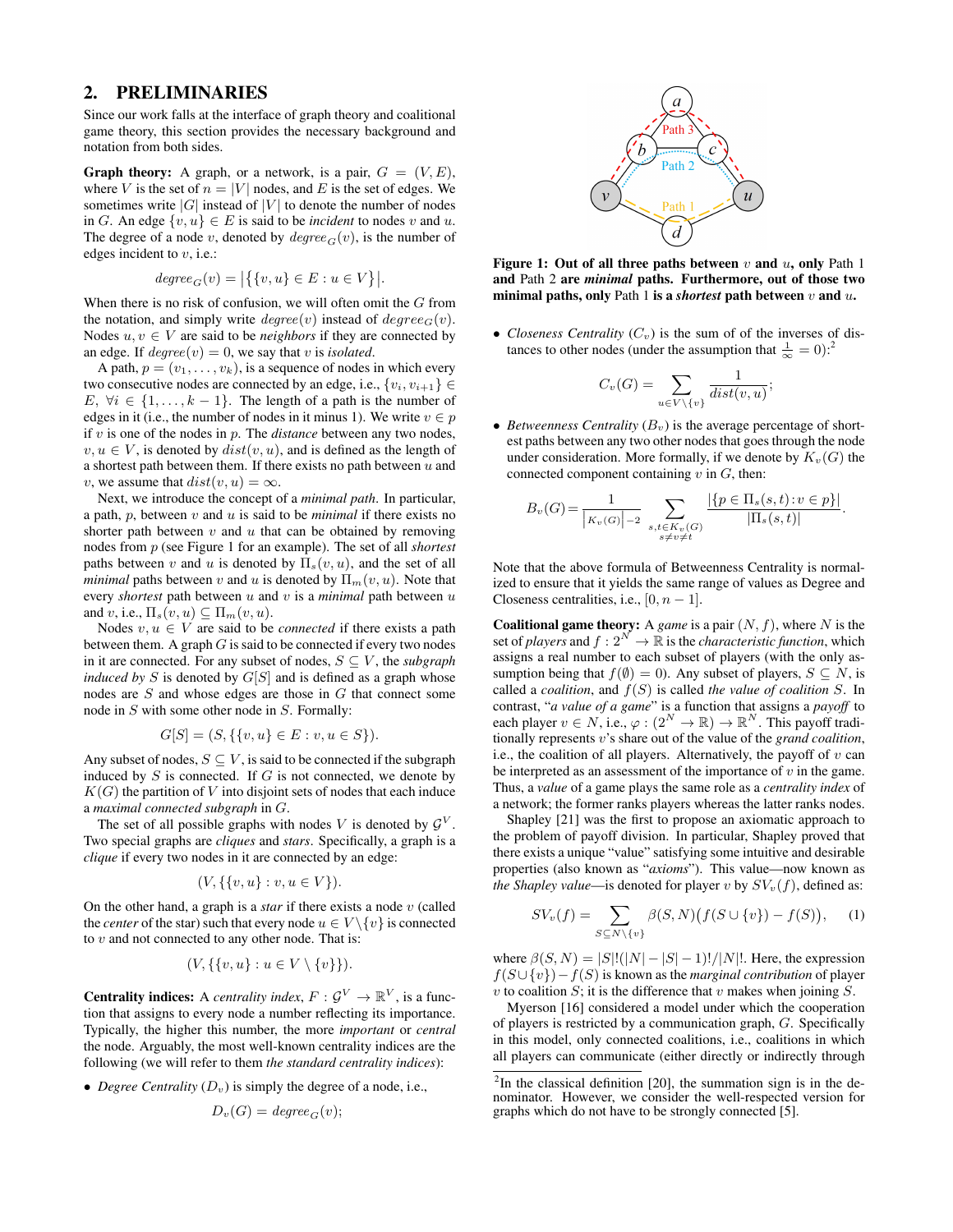intermediaries) can generate value added from cooperation. As for any disconnected coalition, its value equals the sum of the values of its connected components. As such, Myerson's model is defined by a graph,  $G$ , and a function,  $f$ , that specifies the value of every connected subgraph of G. Over the past decades, this became widely accepted as the canonical model of restricted cooperation. Myerson also proposed a value—now known as *the Myerson value*—which is denoted for player i by  $MV_i(f, G)$ ; this value is simply the Shapley value of the *restricted game*  $(N, f/G)$  whose characteristic function is defined as follows:

$$
f/G(S) = \sum_{C \in K(G[S])} f(C), \quad \text{for every } S \subseteq N. \tag{2}
$$

To put it differently, we have:

$$
MV_v(f, G) = SV_v(f/G). \tag{3}
$$

# 3. ATTACHMENT CENTRALITY

Our aim in this section is to define a new centrality index that reflects connectivity, by following an "axiomatic approach". That is, we want to identify a set of requirements, and then prove that there exists exactly one possible centrality index that satisfies all of those requirements, or "*axioms*". This way, the axioms would serve as a theoretical foundation for the centrality index that they uniquely define. Ideally, those axioms should be as intuitive and desirable as possible, to justify the use of the resulting index. In reality, however, any such set of axioms would probably be more suitable and intuitive for some settings, and less so for others. Still, identifying such a set of axioms would serve as a important step towards better understanding how centrality can be tailored to reflect or capture connectivity.

To this end, we propose five requirements, namely *Locality*, *Normalization*, *Fairness*, *Monotonicity*, and *Gain-loss*. Starting with Locality, this requirement is defined as follows, where  $K_v(G)$  is the connected component containing  $v$  in  $G$ .

*Locality: For every graph*  $G = (V, E)$  *and every node*  $v \in V$ *, the centrality of* v *depends solely on*  $G[K_v(G)]$ *. That is,*  $F_v(G) = F_v(G[K_v(G)]).$ 

As centrality indices are typically defined for connected graphs, the Locality requirement can be interpreted as a natural extension to disconnected graphs. Note that all four standard indices satisfy this requirement.

As for *Normalization*, it is inspired by the observation that Degree, Closeness, and normalized Betweenness all return a *minimum* value of 0, and a *maximum* value of  $n - 1$ . Moreover, they are all *minimized* when the node is isolated, and *maximized* when the node is the center of a star. Normalization generalizes this observation.

*Normalization: For every*  $G = (V, E)$  *and*  $v \in V$ *, we have:* 

•  $F_v(G) \in [0, n-1]$ ;

- $F_v(G) = 0$  *when v is isolated in G*;
- $F_v(G) = n 1$  *when* G *is a star, center of which is v.*

The remaining three requirements are concerned with the impact of adding an edge; *Fairness* focuses on how this addition affects both ends of the edge, whereas *Monotonicity* and *Gain-loss* focus on how this addition affects every node other than the two ends of the edge. Next, we explain each requirement in more detail.

*Fairness: For every*  $G = (V, E)$  *and every*  $v, u \in V$ *, adding the edge*  $e = \{u, v\}$  *affects the centrality of* u *and* v *equally:* 

$$
F_v((V, E \cup \{e\})) - F_v((V, E)) = F_u((V, E \cup \{e\}) - F_u((V, E))
$$

This notion of Fairness was first proposed by Myerson [16]. Ar-

guably, this seems to be a reasonable requirement when the two ends of the edge are considered to be equally responsible for it. This is perhaps more evident in settings where the formation of an edge requires the consent of both ends, and where the edge can be broken at any time by either end, such as friendship relationships for example. Interestingly, Closeness and Betweenness centralities do not satisfy the Fairness requirement. As mentioned earlier, this requirement is clearly not the only possible interpretation of a "fair" centrality index. However, we choose to call it "Fairness" because, at least in some settings, it seems to be reasonably fair.

Moving on to the final two requirements, namely *Monotonicity* and *Gain-loss*; these reflect somewhat-opposing views of how adding an edge affects the indices of the remaining nodes. In a nutshell, *Monotonicity* requires that these indices *do not decrease*, whereas *Gain-loss* implies that they *do not increase*. Next is a formal definition of the two requirements, followed by a discussion of the intuition behind each.

*Monotonicity: For every graph,*  $G = (V, E)$ *, adding an edge to* E *does not decrease the index of any node in* V *. That is, for every*  $v, u, w \in V$ *:* 

$$
F_v((V, E \cup \{u, w\})) \ge F_v((V, E)).
$$

*Gain-loss: For every connected graph,*  $G = (V, E)$ *, and every pair of nodes,*  $u, w \in V$ *, adding the edge*  $\{u, w\}$  *to*  $E$  *does not affect the sum of indices, i.e.:*

$$
\sum_{v \in N} F_v((V, E \cup \{\{u, w\}\})) = \sum_{v \in N} F_v((V, E)).
$$

Arguably, from the connectivity point of view, Gain-loss makes more sense compared to Monotonicity. To see why this is this case, consider a situation in which the removal of a node,  $v$ , breaks a connected graph,  $G$ , into two components,  $G_1$  and  $G_2$ . Here,  $v$ obviously plays an important role in terms of connectivity, since its presence is necessary to connect  $G_1$  with  $G_2$ . Now suppose that the edge  $\{u,w\}$  was added to  $G,$  where  $u$  belongs to  $G_1$  and  $w$  belongs to  $G_2$ . With this addition, it seems reasonable to claim that the role played by  $u$  and  $w$  grows more important, whereas the role played by  $v$  diminishes, since its presence is no longer necessary to connect  $G_1$  with  $G_2$ . From this perspective, the Gain-loss requirement seems reasonable, whereas Monotonicity seems rather unintuitive, since it assumes that the connectivity role of  $v$  remains unchanged, or even grows more important, after the addition of  $\{u, w\}$ .

Note that the Gain-loss requirement only deals with the addition of an edge to an already-connected graph. As for disconnected graphs, if we add an edge that connects some of its components, then the Gain-loss requirement places no assumptions or restriction on how this would affect the centrality of nodes across the graph.

Having described the necessary five requirements, we are now ready to introduce one of our main results.

THEOREM 1. *There exists a unique centrality index that satisfies Locality, Normalization, Fairness, and Monotonicity; this index is Degree Centrality.*

PROOF. We begin by showing that Degree Centrality satisfies the four requirements listed in the statement of the theorem. To this end, for any graph,  $G = (V, E)$ , and any node,  $v \in V$ :

- $degree(v)$  depends solely on the connected component containing  $v$  in  $G$ , meaning that Locality is met;
- degree(v) = 0 when v is isolated, and degree(v) =  $n 1$ when  $G$  is a star center of which is  $v$ . It also holds that:  $0 \leq \text{degree}(v) \leq n - 1$ . Thus, Normalization is met;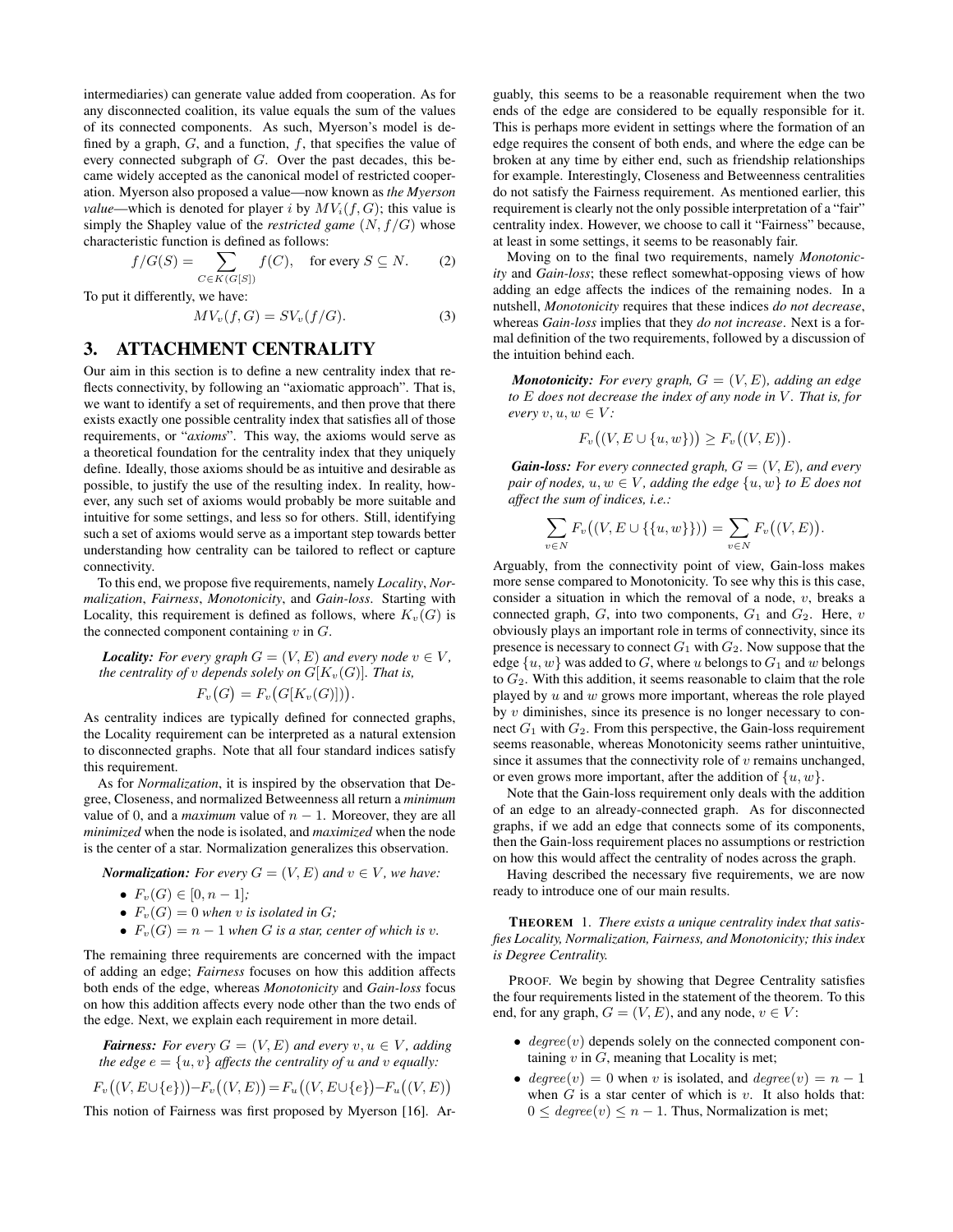- degree(v) does not decrease by adding an edge  $\{u, w\}$  for some  $u, w \in V \setminus \{v\}$ , meaning that Monotonicity is met;
- Adding an edge,  $\{v, u\}$  for any  $u \in V \setminus \{v\}$  increases the degree of both  $u$  and  $v$  by 1. Therefore, Fairness is met.

It remains to prove that Degree Centrality is the only possible centrality index satisfying the above four requirements. To put it differently, assuming that  $F$  is a centrality index satisfying those requirements, it remains to prove that  $F_v(G) = D_v(G)$  for any graph  $G = (V, E)$  and any node  $v \in V$ . We will do so by first proving that  $F_v(G) \ge D_v(G)$  and then proving that  $F_v(G) \le D_v(G)$ .

Step 1: In this step, we will prove that:

$$
F_v(G) \ge D_v(G), \ \forall v \in V. \tag{4}
$$

Let us fix a node,  $v \in V$ , and remove all the edges from G except those connecting  $v$  to its neighbors. In so doing, we obtain a new graph,  $G'$ , such that  $K_v(G')$  forms a star center of which is v, and:  $|K_v(G')| = D_v(G) + 1$ . Since v is the center of the star  $G'(v)$ , then based on Normalization:  $F_v(G'[K_v(G')]) = |K_v(G')| - 1$ . Next, we know from Locality that:  $F_v(G') = F_v(G'[K_v(G')])$ . Finally, we know from Monotonicity that:  $F_v(G) \geq F_v(G')$  which concludes the proof of correctness of (4).

Step 2: In this step, we will prove that:

$$
F_v(G) \le D_v(G), \ \forall v \in V. \tag{5}
$$

To this end, for any set of nodes, V, and any  $v \in V$ , let  $\mathcal{G}_v^{\dagger}(G)$ denote the set of all possible graphs whose set of nodes is  $V$ , and whose set of edges, E, includes every pair in  $V \setminus \{v\}$ , meaning that all nodes in  $V \setminus \{v\}$  form a clique. We will prove that the following holds for all  $G \in \mathcal{G}_v^{\dagger}(G)$ :

$$
F_v(G) = D_v(G). \tag{6}
$$

We will prove this by induction over the degree of  $v$ . Specifically, for any graph,  $G \in \mathcal{G}_{v}^{\dagger}(G)$ , if  $degree_G(v) = 0$  then v is isolated, implying that (6) holds based on Normalization. Now, assuming that (6) holds for all  $G \in \mathcal{G}_{v}^{\dagger}(G)$  :  $degree_{G}(v) \leq d$  for some positive integer  $d < n - 1$ , we will prove that (6) also holds for every graph  $G \in \mathcal{G}_{v}^{\dagger}(G)$  :  $degree_{G}(v) = d + 1$ . Let  $G'$  be one such graph, i.e., a graph in  $\mathcal{G}_v^{\dagger}(G)$  such that the degree of v in  $G'$  equals  $d + 1$ . Furthermore, let  $u \in V$  be a neighbor of v in  $G'$ . Then, if we remove the edge  $\{u, v\}$  from  $G'$ , we obtain a new graph,  $G'' \in \mathcal{G}_v^{\dagger}(G)$ , in which the degree of v equals d. This means that  $F_v(G'') = D_v(G'')$  based on the aforementioned assumption. Now observe that:

- $D_u(G') = n-1$ . This is because u is connected to v in G' (since  $u$  and  $v$  are neighbors) and connected to every other node in  $G'$ (since  $V \setminus \{v\}$  forms a clique). Thus, based on Normalization and (4), it holds that:  $F_u(G^{\tilde{I}})=n-1$ ;
- $D_u(G'') = n-2$ . This is because  $D_u(G') = n-1$ , and  $G''$ is identical to  $G'$  except that  $u$  and  $v$  are no longer neighbors. Thus, from Normalization and (4):  $n - 2 \leq F_u(G'') \leq n - 1$ .

The above two observations imply that, with the addition of  $\{v, u\}$ to  $G''$ , the centrality of u increases by  $at most$  1. That is,

$$
F_u(G') - F_u(G'') \le 1.
$$
\n(7)

Now let us turn our attention back to node  $v$ . So far, we know that  $F_v(G'') = D_v(G'')$  and that  $D_v(G') = D_v(G'') + 1$ . We also know from (4) that  $F_v(G') \ge D_v(G')$ . Thus:

$$
F_v(G') - F_v(G'') \ge 1.
$$
 (8)

Based on (7) and (8), as well as the Fairness requirement, we conclude that:  $F_v(G') - F_v(G'') = 1$ , implying that  $F_v(G') = 1$  $D_v(G')$ . This concludes our proof of the correctness of (6).

Let us now move back to our original goal in Step 2—proving the correctness of (5). Here, we have two possibilities:

- If  $V \setminus \{v\}$  happened to form a clique in G, then we know from (6) that  $F_v(G) = D_v(G)$ , implying that (5) holds;
- If  $V \setminus \{v\}$  did not form a clique in G, then we can add every missing edge between pairs of nodes in  $V \setminus \{v\}$ . In so doing, we end up with a new graph,  $G^*$ , in which  $V \setminus \{v\}$  forms a clique. Thus, based on (6), we have:

$$
F_v(G^*) = D_v(G^*).
$$
 (9)

Furthermore, based on Monotonicity, we know that:

$$
F_v(G) \le F_v(G^*). \tag{10}
$$

Finally, since none of the added edges involved  $v$ :

$$
D_v(G^*) = D_v(G). \tag{11}
$$

Taken together,  $(9)$ ,  $(10)$  and  $(11)$  imply that  $(5)$  holds.

Thus, we have proved that (5) always holds, which is what we want to show in **Step 2**. This concludes our proof of Theorem 1.  $\Box$ 

Next, we will introduce our *Attachment Centrality*, and then prove that it is the unique index satisfying Locality, Normalization, Fairness and Gain-Loss.

DEFINITION 1. *Attachment Centrality is the centrality index defined for every graph,*  $G = (V, E)$ *, and every node,*  $v \in V$ *, as:* 

$$
A_v(G) = \sum_{S \subseteq V \setminus \{v\}} 2\beta(S, V)(|K(G[S])| - |K(G[S \cup \{v\})| + 1),
$$
\n(12)

*where*  $\beta(S, V) = |S|!(|V| - |S| - 1)!/|V|!$ *, and*  $K(G[S])$  *denotes the partition of* S *into disjoint sets of nodes that each induce a maximal connected subgraph in* G[S]*.*

In the above definition, for any  $S \subseteq V$  (connected or otherwise), the expression  $|K(G[S])| - |K(G[S \cup \{v\})| + 1$  equals the number of components in  $G[S]$  that node v connects.

The intuition behind the Attachment Centrality is as follows. If we were to remove nodes from the graph one by one in a random order, then the Attachment Centrality of  $v \in V$  would be the expected number of components created from the removal of  $v$ , multiplied by 2 for normalization purposes.

By comparing the definition of the Attachment Centrality with Equation (1)—the definition of the Shapley value—we find that:

$$
A_v(G) = SV_v(f_G^*),\tag{13}
$$

where

$$
f_G^*(S) = 2(|S| - |K(G[S])|). \tag{14}
$$

To put it in words, the Attachment Centrality is equivalent to the Shapley value of the game  $(V, f_G^*)$ . Importantly, if we now write  $f_G^*(S)$  differently as follows:

$$
f_G^*(S) = \sum_{C \in K(G[S])} 2(|C| - 1),
$$

we obtain an equation similar to  $(2)$ —the equation defining  $f/G$  except that  $f(C)$  is now replaced with  $2(|C|-1)$ . This observation, together with (3) and (13), imply that:

$$
A_v(G) = MV_v(f^*,G),\tag{15}
$$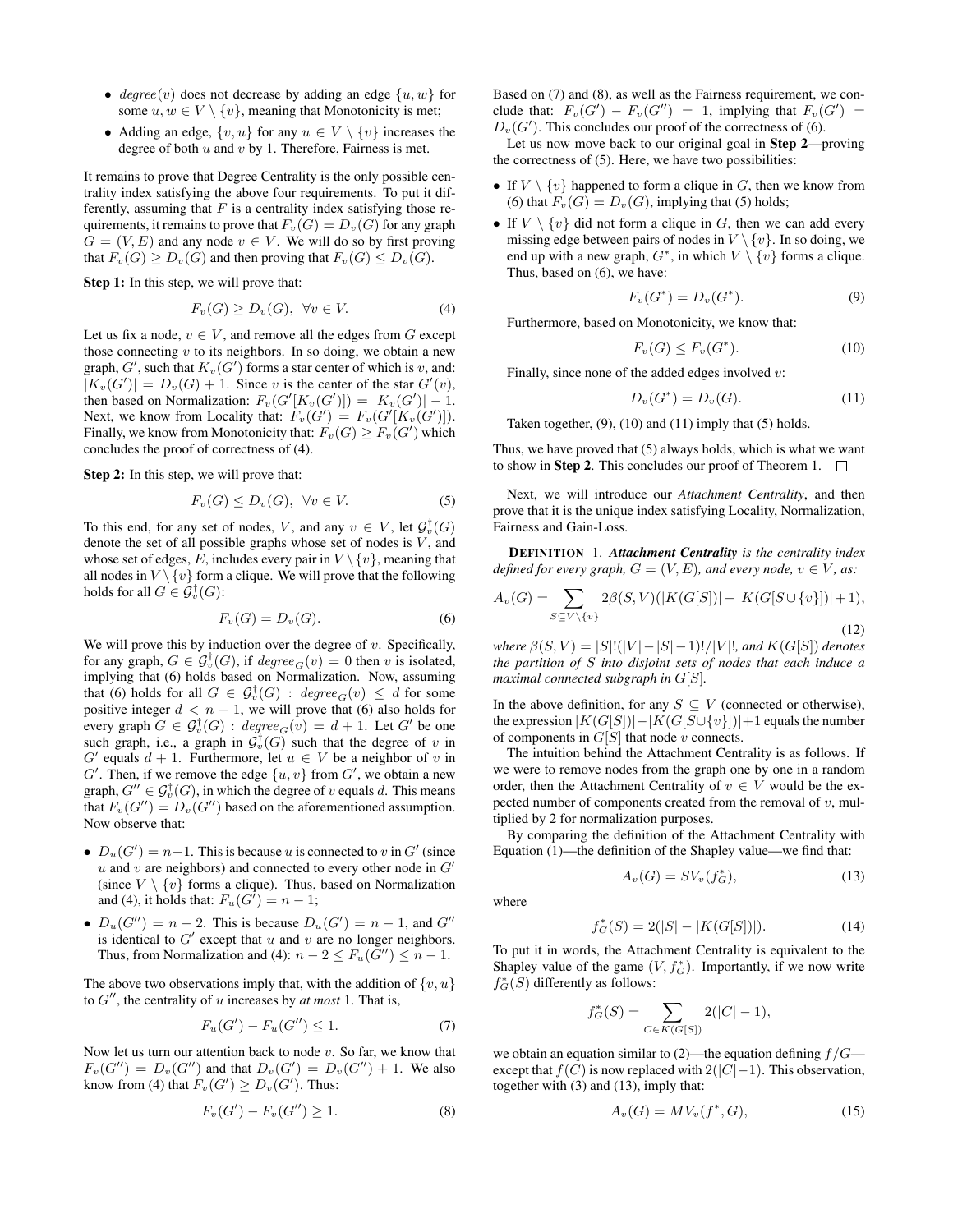where  $f^*$  is computed for every connected coalition,  $S$ , as:

$$
f^*(S) = 2(|S| - 1). \tag{16}
$$

To put it in words, the Attachment Centrality is equivalent to the Myerson value under the model of restricted cooperation defined by the communication graph  $G$  and the evaluation function  $f^*$ .

THEOREM 2. *There exists a unique centrality index that satisfies Locality, Normalization, Fairness, and Gain-loss; this index is the Attachment Centrality.*

PROOF. We begin by recalling a crucial result of Myerson [16], who proved that for an arbitrary game  $(V, f)$ , there exists a unique function  $\varphi : \mathcal{G}^V \to \mathbb{R}^V$  satisfying the following two properties: (1) *Fairness*—defined exactly as in our paper—and (2) *Component Efficiency*—a property defined for game  $(V, f)$  as follows:

*Component Efficiency (for game*  $(V, f)$ *): For every graph, G, and every connected component*  $C \in K(G)$  *of a graph:* 

$$
\sum_{v \in C} \varphi_v(G) = f(C).
$$

Myerson proved that this unique function is actually the Myerson value under the model of restricted cooperation defined by the communication graph  $G$  and the evaluation function  $f$ .

Having recalled this result of Myerson, we are now ready to prove that the Attachment Centrality satisfies all four requirements listed in the statement of Theorem 2. In particular, Myerson's result, as well as (15) and (16), imply that the Attachment Centrality satisfies Fairness, and that for every graph G and every connected component  $C \in K(G)$  we have:

$$
\sum_{v \in C} A_v(G) = 2(|C| - 1). \tag{17}
$$

This implies that adding an edge between two nodes in a connected component  $C \in K(G)$  does not affect the sum of the Attachment Centrality of every node in that component. This, in turn, implies that the Attachment Centrality satisfies the Gain-loss requirement.

Moving on to Normalization; we need to show that the Attachment Centrality satisfies the three conditions outlined in the definition of Normalization. To this end, for every  $v \in V$ :

- If  $v$  is isolated in  $G$ , then  $v$  forms a connected component by itself, and (17) implies that  $A_v(G) = 0$ .
- If G is a star center of which is  $v$ , then we need to show that  $A_v(G) = n - 1$ . To this end, for every  $S \subseteq V \setminus \{v\}$ , the induced subgraph  $G[S]$  consist of  $|S|$  connected components, whereas the subgraph  $G[S \cup \{v\}]$  consists of a single connected component. Thus,

$$
|K(G[S])| - |K(G[S \cup \{v\}])| + 1 = |S|.
$$

This fact, together with (12), imply that:

$$
A_v(G) = \sum_{S \subseteq V \setminus \{v\}} 2\beta(S, V)|S| = \sum_{s=0}^{n-1} \frac{2s}{n} = \sum_{s=0}^{n-1} = n-1.
$$
\n(18)

• Finally, we need to prove that  $A_v(G) \in [0, n-1]$ . Note that the expression  $|K(G[S])| - |K(G[S \cup \{v\})| + 1$  is always between 0 and  $|S|$  (simply because the number of components in  $G[S]$  that are connected by v is between 0 and  $|S|$ ). Furthermore, if this expression equals |S| then  $A_v(G) = n-1$ ; see (18). In contrast, if this expression equals 0, then  $A_v(G) = 0$ . This implies that  $A_v(G) \in [0, n-1].$ 

The above three points imply that the Attachment Centrality satisfies the Normalization requirement.

Next, we prove that the Attachment Centrality satisfies Locality. In other words, given a graph,  $G = (V, E)$ , and a node,  $v \in V$ , we prove that  $A_v(G) = A_v(G[K_v(G)])$ , where  $K_v(G)$  is the connected component containing  $v$  in  $G$ . To this end, let us denote by  $mc_v^*(S)$  the marginal contribution of v to S in the  $(V, f^*_G)$ , i.e.,

$$
mc_v^*(S) = 2(|K(G[S])| - |K(G[S \cup \{v\}])| + 1).
$$

Observe that  $mc_v^*(S)$  is basically the number of components from  $S$  that node  $v$  connects, multiplied by 2. This number is not influenced by any of the nodes lying outside  $K_v(G)$ —the connected component containing v in G. Thus, for every  $S \subseteq V \setminus \{v\}$ :  $mc_v^*(S) = mc_v^*(S \cap K_v(G))$ . Next, we rewrite (12) as follows:

$$
A_v(G) = \sum_{P \subseteq V \backslash K_v(G)} \sum_{S \subseteq K_v(G) \backslash \{v\}} \beta(S \cup P, V) m c_v^*(S).
$$

Simple calculations show that for every  $S \subseteq K_v(G)$  we have:

$$
\sum_{P \subseteq V \backslash K_v(G)} \beta(S \cup P, V) = \beta(S, K_v(G)).
$$

Thus,  $A_v(G) = A_v(G[K_v(G)])$ , i.e., the Attachment Centrality satisfies Locality.

It remains to prove that the Attachment Centrality is the only possible centrality index satisfying all four requirements listed in Theorem 2. To put it differently, given a centrality index,  $F$ , that satisfies those requirements, it remains to prove that  $F_v(G)$  =  $A_v(G)$  for any graph  $G = (V, E)$  and any node  $v \in V$ . We will do so by showing that the sum of the  $F$  index of every node belonging to the same connected component S equals:  $f^*(S) = 2(|S| - 1)$ . In so doing, we show that F satisfies *Component Efficiency* for game  $(V, f^*)$ . Since F also satisfies *Fairness*, then based on Myerson's result, this index is unique.

Let  $G = (V, E)$  be a star with node v being the center, and let u be an arbitrary node in  $V \setminus \{v\}$ . Normalization implies that:

$$
F_v(G) = n - 1.
$$

Next, we show that  $F_u(G) = 1$ . To this end, consider the graph  $G' = (V, E \setminus \{\{v, u\}\})$  obtained from G by removing the edge  $\{v, u\}$ . Since u is now isolated in  $G'$ , Normalization implies that:

$$
F_u(G')=0,
$$

and from Locality, we know that:

$$
F_v(G') = F_v(G'[V \setminus \{u\}]) = n-2.
$$

Now since the Fairness requirement implies that the removal of  $\{v, u\}$  affects the centrality indices of both v and u equally, then:

$$
F_u(G) = F_u(G') + (F_v(G) - F_v(G')) = 1.
$$

As node u was chosen arbitrarily from the set  $V \setminus \{v\}$ , we conclude that every node other than the center of the star has a centrality index of 1. Thus, the sum of indices in a star equals  $2(n - 1)$ . As every connected graph can be obtained from a star by adding and/or removing edges, the Gain-loss requirement implies that the sum of indices in any connected graph with n nodes equals  $2(n - 1)$ . Finally, Locality implies that the sum of indices in any connected component S equals  $2(|S| - 1)$ .  $\Box$ 

Note that Theorems 1 and 2 imply that there exist no value that satisfies all five axioms: Locality, Normalization, Fairness, Monotonicity, and Gain-loss.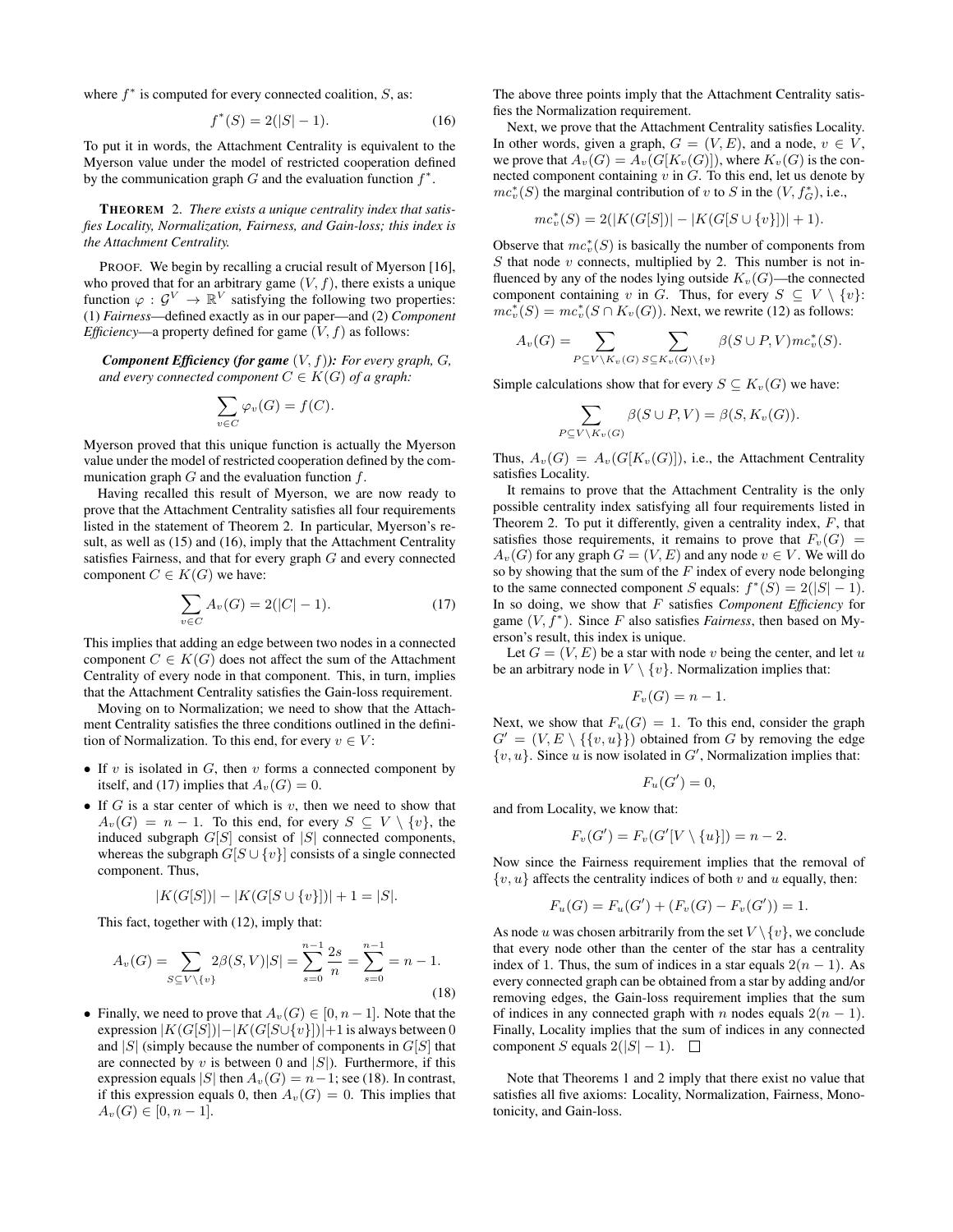## 4. PROPERTIES

In this section, we discuss some key properties of Attachment Centrality, and show that it is closely related to the notion of *minimal paths* between nodes. The following theorem constitutes the cornerstone of our analysis.

THEOREM 3. *Adding an edge* {v, u} *to a graph* G *affects only the Attachment Centrality of nodes lying on a minimal path between* v *and* u*.*

PROOF. Recall that the value of a coalition, S, in the game  $(V, f_G^*)$  depends solely on the number of the nodes in S and the number of connected components in  $S$  (see Equation (14)). Now, let  $G = (V, E)$  be an arbitrary, incomplete graph, and let  $v, u \in V$ be two nodes such that  $\{v, u\} \notin E$ . Finally, let G' be the graph that results from adding  $\{v, u\}$  to G, i.e.,  $G' = (V, E \cup \{\{v, u\}\})$ . Next, we analyse how the marginal contribution of some node  $w \in$  $V \setminus \{v, u\}$  to a coalition S differs between G and  $G'$ :

- Suppose that  $\{v, u\} \nsubseteq S$ , or that  $\{v, u\} \subseteq S$  and both v and u belong to the same component in  $G[S]$ . Either way, edge  $\{v, u\}$ does not affect the value of S and  $S \cup \{w\}$ :  $f_G^*(S) = f_{G'}^*(S)$  and  $f_G^*(S \cup \{w\}) = f_{G'}^*(S \cup \{w\})$ . So, the marginal contribution of w in  $G$  is the same as in  $G'$ ;
- On the other hand, suppose that  $\{v, u\} \subseteq S$  and that v and u belong to different component in  $G[S]$ , namely  $C_v$  and  $C_u$ . In this case, we have two possibilities: Either  $w$  is connected to both  $C_v$  and  $C_u$  or not. If it is not connected to both, then:

$$
f_{G'}^*(S \cup \{w\}) - f_{G'}^*(S) = (f_G^*(S \cup \{w\}) + 2) - (f_G^*(S) + 2)
$$
  
= 
$$
f_G^*(S \cup \{w\}) - f_G^*(S),
$$

meaning that the marginal contribution of  $w$  in  $G$  is the same as in  $G'$ . In contrast, if w was connected to both  $C_v$  and  $C_u$ , then w would unite the two in  $G[S \cup \{w\}]$  but not in  $G'[S \cup$  $\{w\}$ , because in G' the nodes in S are sufficient to unite the two components; they no longer need  $w$  to do that.

To summarize, we have shown that the marginal contribution of  $w$ in  $G$  can be different than in  $G'$  only when all of the following three conditions are met: (1)  $\{v, u\} \subseteq S$ ; (2) v and u belong to different components in  $G[S]$ ; (3) w is connected to both  $C_v$  and  $C_u$ . Importantly, however, if those three conditions are met, then  $w$  must be on some minimal path between  $v$  and  $u$ . To see why this is case, consider a minimal path  $p_1$  between v and w in  $C_v$ , and another minimal path  $p_2$  between u and w in  $C_u$ . Since  $C_v$  and  $C_u$  are not connected in G, merging  $p_1$  and  $p_2$  results in a minimal path between  $v$  and  $u$  that goes through  $w$ .

So far, we have shown that the marginal contribution of  $w$  in  $G$ can be different than in  $G'$  only when w is on some minimal path between  $v$  and  $u$ . Finally, from (1) and (13), we know that the Attachment Centrality of  $w$  is a weighted average of the marginal contributions of w in the game  $(V, f_G^*)$ . Thus, by adding  $\{v, u\}$ , the Attachment Centrality of  $w$  may change only when  $w$  is on some minimal path between v and u. This concludes the proof.  $\Box$ 

The above theorem leads to a series of corollaries that provide additional insights on how the Attachment Centrality measures the role of a node in connecting the network. We divide our analysis into two parts: the first focuses on nodes with high connectivity (such as *cut vertices*), whereas the second part focuses on nodes with low connectivity (such as leafs).

**High connectivity:** Given a *cut vertex*,  $v \in V$  (i.e., a node that connects disjoint parts of the graph), we will show that the Attachment centralities of the nodes in each part are not influenced by the

other parts. This, in turn, implies that the Attachment Centrality of  $v$  is simply the sum of its Attachment Centrality computed for each part separately.

THEOREM 4. *Let* G *be a connected graph, and let* v *be a node removal of which breaks* G *into* k *disjoint components consisting of the following sets of nodes:*  $C_1, \ldots, C_k$ *. Then,* 

$$
A_v(G) = \sum_{i \in \{1, ..., k\}} A_v(G[C_i \cup \{v\}]).
$$

*Furthermore, for every*  $i \in \{1, \ldots, k\}$ *, and every*  $u \in C_i$ *:* 

$$
A_u(G) = A_u(G[C_i \cup \{v\}]).
$$

PROOF. First, let us focus on an arbitrary node  $u \in C_i$  for some  $i \in \{1, \ldots, k\}$ . Now let us remove from G an edge  $\{w, w'\} \in E$ such that  $w, w' \in C_j \cup \{v\}$  for some  $j \neq i$ . Note that a minimal path between  $w$  and  $w'$  cannot contain nodes from  $C_i$ . Based on this, Theorem 3 implies that the removal of  $\{w, w'\}$  from G does not affect the Attachment Centrality of node  $u$ . By removing every such edge one by one, we eventually end up removing from G every edge outside  $G[C_i \cup \{v\}]$  without affecting the Attachment Centrality of node  $u$ . Based on this, as well as Locality, we have that  $A_u(G) = A_u(G[C_i \cup \{v\}]).$ 

Now, let us turn our attention to node  $v$ , and let us start by computing the Attachment centrality of  $v$  in each of the following subgraphs separately:  $G[C_i \cup \{v\}] : i \in \{1, 2, ..., k\}$ ; we find that:

$$
A_v(G[C_i \cup \{v\}]) = 2|C_i| - \sum_{u \in C_i} A_u(G[C_i \cup \{v\}]).
$$

Since we already proved that  $A_u(G[C_i\cup\{v\}]) = A_u(G)$  for every  $u \in C_i$ , we get:

$$
\sum_{i \in \{1, ..., k\}} A_v(G[C_i \cup \{v\}]) = 2(|C| - 1) - \sum_{u \in C \setminus \{v\}} A_u(G) = A_v(G)
$$

which concludes the proof.  $\Box$ 

The next corollary concerns bridges, i.e., edges the removal of which increases the number of connected components in the graph. The corollary follows from Theorem 4 and it is based on the observation that both ends of a bridge are cut vertices.

COROLLARY 1. *Removing a bridge decreases the Attachment Centrality of both its ends by 1, and does not affect the Attachment Centrality of other nodes.*

Interestingly, according to the above corollary, the connectivity role played by a bridge is attributed solely to is two ends. Furthermore, the fact that a node  $v$  is an end of a bridge does not influence in any way the Attachment centralities of the nodes connecting  $v$  to the rest of the network.

Whereas Corollary 1 focuses on *edges* whose removal increases the number of connected components, Theorem 5 focuses on *cliques* whose removal increases the number of connected components (such cliques are known as *cut cliques*).

THEOREM 5. *Let* G *be a connected graph. If a set of nodes*  $K \subseteq G$  forms a clique in  $G$ , and the removal of  $K$  breaks  $G$  into k disjoint components consisting of the sets of nodes:  $C_1, \ldots, C_k$ , *then for every*  $v \in K$ *:* 

$$
A_v(G) = \sum_{i \in \{1, ..., k\}} A_v(G[C_i \cup K]) - (k-1)A_v(G[K]).
$$

*Furthermore, for every*  $i \in \{1, \ldots, k\}$  *and every*  $u \in C_i$ *:* 

$$
A_u(G) = A_u(G[C_i \cup K]). \tag{19}
$$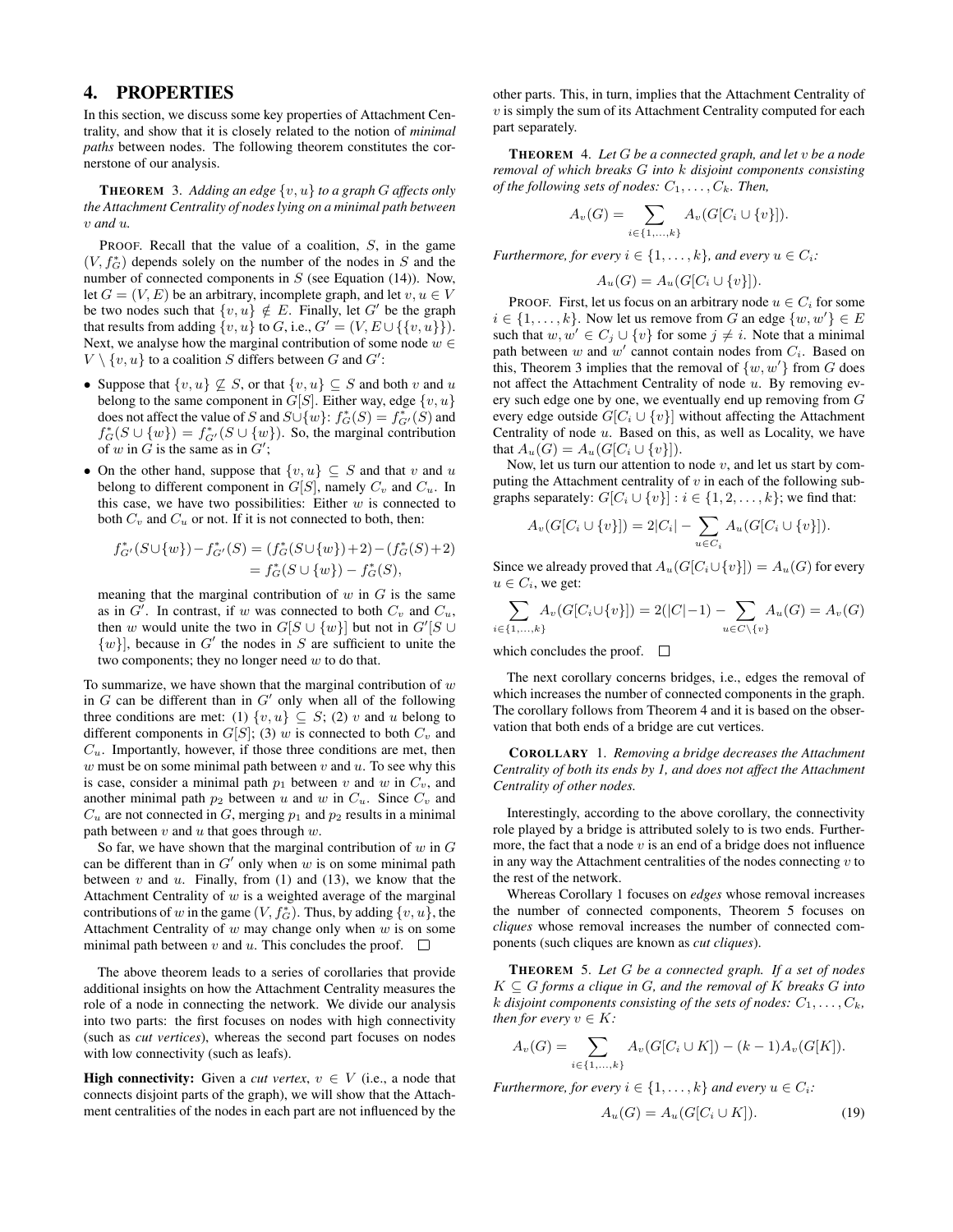PROOF. First, let us focus on an arbitrary node  $u \in C_i$  for some  $i \in \{1, \ldots, k\}$ . Analogously to the proof of Theorem 4, we argue that any edge between two nodes in  $C_j \cup K$  for some  $j \neq i$  does not affect the Attachment Centrality of  $u$ . This, in turn, implies the correctness of (19).

Now let us turn our attention to an arbitrary node  $v \in K$ , and let us analyse the marginal contribution of this node to an arbitrary coalition  $S \subseteq V \setminus \{v\}$ . Without loss of generality, let  $K(G[S]) =$  $\{C_1, \ldots, C_l\}$  be the components of S, and assume that v is connected to the first m components, where  $1 \leq m \leq l$ . Following the definition of  $f_G^*$  (i.e., Equation (14)) the marginal contribution of v to S equals 2m. Every connected component  $C_i$  for  $i \leq m$  either contains all elements  $K \cap S$  or is a subset  $C_j$  for some j. Thus, whenever  $S$  contains at least one element of  $K$ , then node  $v$  gets 2 for this component  $k$  times instead of 1.  $S$  contains at least one element of K with the probability  $1 - \frac{1}{|K|}$ . With the same probability node  $v$  has non-zero (and equal 2) marginal contribution in a clique of nodes K. This concludes the proof.  $\square$ 

#### Low connectivity: This part focuses on nodes with almost no connectivity role. The first corollary concerns *leafs*.

COROLLARY 2. *The Attachment Centrality of a leaf equals* 1*. Furthermore, removing a leaf decreases the Attachment Centrality of its neighbor by 1, and does not affect the Attachment Centrality of any other node in the graph.*

PROOF. Let  $v$  be a leaf, and let  $u$  be its only neighbor. Furthermore, let  $S \subseteq V$  be the set of nodes comprising the component that contains both v and u. The presence of the edge  $\{v, u\}$  increases the "*profit*" of  $S \cup \{v\}$  by 2, since  $f^*(S \cup \{v\}) - f^*(S) - f^*(v) =$  $2(|S|) - 2(|S| - 1) - 0 = 2$ . Furthermore, since we know from the proof of Theorem 2 that the Attachment Centrality satisfies the *Component Efficiency* requirement, we know that the profit of 2 must be divided wholly among the nodes of the graph. However, according to Theorem 3, the edge  $\{v, u\}$  only affects the Attachment Centrality of nodes lying on a minimal path between  $v$  and  $u$ , and since  $v$  is a leaf, the edge  $\{v, u\}$  only affects the Attachment Centrality of  $v$  and  $u$ . In other words, the profit must be divided *wholly* between  $v$  and  $u$ . Finally, according to Fairness, this profit must be divided *equally* between  $v$  and  $u$ . This implies the correctness of the theorem and concludes the proof.  $\square$ 

So far, we discussed a type of nodes that plays a relatively-small connectivity role, namely a leaf. The following theorem focuses on yet another such type—a node whose set of neighbors forms a clique. The reason such a node,  $v$ , plays a relatively-small connectivity role is that  $v$  does not appear on any minimal path between any two nodes  $u, w \in V \setminus \{v\}.$ 

THEOREM 6. *Given a node,* v*, whose set of neighbors,* K*, forms a clique, the Attachment Centrality of v equals*  $\frac{2|K|}{|K|+1}$ *. Furthermore, removing* v *decreases the Attachment Centrality of each of its neighbors by*  $\frac{2}{|K|(|K|+1)}$ *, and does not affect the Attachment Centrality of any other node in the graph.*

PROOF. Let  $G = (V, E)$  be a graph in which a node,  $v \in V$ , has a set of neighbors,  $K$ , that forms a clique. It suffices to prove:

$$
A_u(G) = \begin{cases} \frac{2|K|}{|K|+1} & \text{if } u = v, \\ A_u(G[V \setminus \{v\}]) + \frac{2}{|K|(|K|+1)} & \text{if } u \in K, \\ A_u(G[V \setminus \{v\}]) & \text{otherwise.} \end{cases}
$$

Node  $v$  has non-zero marginal contribution to coalition  $S$ , equal 2, if and only if S contains at least one of its neighbors. Based on

the permutation interpretation of the Shapley value, this happens with the probability  $\frac{|K|}{|K|+1} \to 1$ . All his neighbors benefit in a marginal contribution from  $v$  (have a greater marginal contribution to coalition with  $v$ , than without him) only if  $S$  does not contain any other neighbor. Such marginal contribution happens with the probability  $\frac{1}{|K|(|K|+1)}$ . Since other nodes do not appear on the minimal path between  $v$  and his neighbors in  $G'$ , all edges of  $v$  can be removed without the change in their value.  $\square$ 

## 5. ALGORITHM AND APPLICATION

As an application, we focus on the identification of key terrorists in covert organisations. In particular, we analyse of the terrorist network responsible for the 2004 attacks on Madrid trains. The reasons behind our choice of the application and the network are twofold. Firstly, it has been recently argued that connectivity plays a crucial role in identifying the key members of terrorist networks [13, 15]. Secondly, the Madrid network is relatively big and, thus far, has never been analysed with a centrality index of this kind.

The *Madrid network* consists of 70 nodes and 243 edges. The size of the network makes it impractical to compute the existing connectivity-based centrality indices. In more detail, the computation involves enumerating all induced connected subgraphs of the network. Unfortunately, even the state-of-the-art algorithm for this purpose [22] takes over 100 seconds to compute the Myerson value for sparse network with only 36 nodes. Furthermore, the running time grows exponentially with the size of the network; every additional node nearly doubles it. To address this challenge, we use techniques introduced in the previous section to narrow down the set of nodes for which the Myerson value has to be calculated.

The original Madrid network [18] contains 6 isolated nodes. From Normalization, we know that the Attachment Centrality of each of these nodes is 0. We also know from Locality that those 6 nodes can be removed without affecting the Attachment Centrality of others. Furthermore, we observe that the Madrid network contains 8 leaf nodes. From Corollary 2, we know that every such node has an Attachment Centrality of 1, and can easily be removed from the network (since the corollary specifies the impact of this removal). Moreover, from Theorem 6 we know that every node whose set of neighbors,  $K$ , forms a clique has an Attachment Centrality of  $\frac{2|K|}{|K|+1}$ , and can easily be removed from the network (since the theorem specifies the impact of this removal on the Attachment Centrality of other nodes). Note that removing nodes results in a chain reaction, meaning that the above rules can be applied repeatedly (e.g., by removing a leaf, some other node might become a leaf, which can then be removed, and so on).

Our algorithm carries out the above process systematically, by finding the *cut-clique decomposition* of a graph. In a nutshell, the cut-clique decomposition of a graph  $G$  is a binary tree in which every node t is labeled with a subset  $S \subseteq V$ . If subgraph  $G[S]$  has a cut-clique, then for a (possibly one of many) cut-clique  $K$  both his children are labeled according to the decomposition of  $G[S]$  using  $K$ . Specifically, children  $l$  and  $r$  are labeled with two subsets  $L, R \subseteq S$  such that  $L \cap R = K$ , and there exists no edge between  $L \setminus K$  and  $R \setminus K$ . Theorem 5 allows for considering those subgraphs independently. By using the algorithm proposed by Tarjan [23], which utilizes the *simple elimination ordering* [19], we know that only one child can be further decomposed. This simplifies our algorithm (see Algorithm 1 for the pseudocode).

The results of our analysis are summarized in Table 1. As can be seen, the Attachment Centrality significantly differs from the standard centrality indices. For instance, let us consider two nodes with the highest number of edges  $-1$  and  $3$  – which are positioned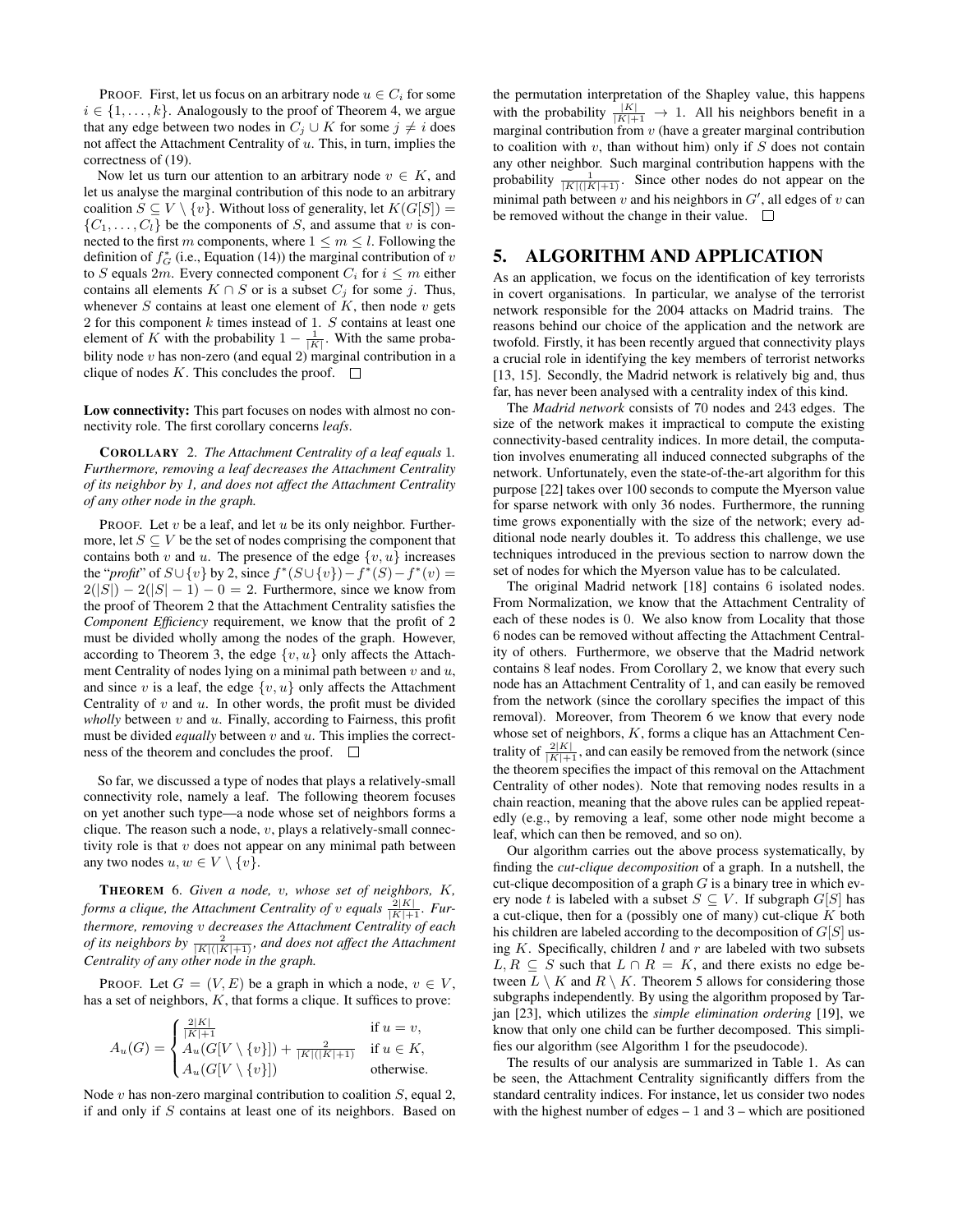

Figure 2: *Madrid network*. The node size reflects the Attachment Centrality (the larger the node the greater its centrality). To highlight the differences even further, the node color is set to reflect the node size (the larger the node the darker the color).

top by Degree and Closeness Centralities. Interestingly, Betweenness Centrality also gives them very high (the second and the third) positions while Attachment Centrality ranks node 1 as the tenth and node 3 even lower. Such a substantial difference between Betweenness and Attachment centralities is quite surprising, given that nodes that connect different parts of the network are more likely to belong to shortest paths than other nodes. However, nodes 1 and 3 have so many neighbors that they are very often parts of the shortest paths in the network, more often than nodes important from the connectivity perspective.

The running time of our algorithm depends on the topology of the graph. In the case of the Madrid network, the largest subgraph for which the Myerson value had to be calculated in line (11) was a subgraph consisting of 26 nodes. The running time on the entire network was 15.01 seconds on a standard desktop PC.

Our analysis revealed a previously unknown aspect of the Madrid network. In particular, we identified several overlapping parts of the network that are almost fully connected, i.e., each part is almost a clique, except for very few missing edges. This new insight confirms the existing belief, that *terrorist networks consist of rather sparsely-connected, highly-dense parts* [24].

#### 6. RELATED WORK

A number of game-theoretic centrality indices have been recently proposed in the literature. In particular, Suri and Narahari [17] proposed an extension of degree centrality defined as the Shapley value of the game  $f(S) = |\bigcup_{v \in S} neighbors(v)|$ . Michalak et al.

#### Algorithm 1: Algorithm for the Attachment Centrality

**Input:** Graph  $G = (V, E)$ 

**Output:** Attachment Centrality  $A_v$  for every  $v \in V$ 

- 1 *find the simple elimination ordering* π*;*
- 2 *create a cut-clique decomposition* T *of graph* G *from* π*;*
- 3 f ← *function defined as*  $f(C) = 2(|C| 1)$ ;
- $4 \t + root of T$ ;
- 5 while t *has children* do
- 6  $(l, r) \leftarrow$  *children of t (left one without children)*;<br>7  $(L, R) \leftarrow$  *labels of l, r*;
- $(L, R) \leftarrow$  *labels of l, r;*
- 8  $K \leftarrow L \cap R$ ;
- 9 foreach  $v \in L$  do
- 10  $\vert$  *calculate*  $MV_v(f, G[L])$ *;*
- 11  $A_v \leftarrow A_v + MV_v(f, G[L])$ ;
- 12  $\left| \begin{array}{c} \end{array} \right|$  if  $v \in K$  then  $A_v \leftarrow A_v 2 + \frac{2}{|K|}$ ;

$$
13 \quad \boxed{t \leftarrow r};
$$

14 return  $A_v$  *for every*  $v \in V$ ;

| Rank                 | $A_{v}$ |                      | $B_{\nu}$ | $C_v$ | $D_{v}$ |
|----------------------|---------|----------------------|-----------|-------|---------|
| $1^{st}$             |         | (Imad Eddin Barakat) | 63        |       |         |
| $2^{nd}$             | 63      | (Semaan Gaby Eid)    |           |       | 3       |
| $3^{rd}$             | 19      | (Abderrahim Zbakh)   | 3         | 41    |         |
| $4^{th}$             | 61      | (Mohamed El Egipcio) | 40        |       | 11      |
| $5^{th}$             | 24      | (Naima Oulad Akcha)  |           | 31    | 41      |
| $6^{th}$             |         | (Amer Azizi)         | 31        | 40    | 18      |
| $\tau$ <sup>th</sup> | 6       | (Mohamed Chedadi)    | 24        | 24    | 24      |

Table 1: The seven highest ranked nodes in the Madrid network, according to different centrality indices.

[14] considered a number of generalizations of this game. All these measures do not satisfy Fairness and Normalization. Also, if we consider their normalized version then they do not satisfy Locality.

To expose the connectivity role of a node, several authors proposed indices that are based on the Myerson value. Skibski et al. [22] considered several characteristic functions (e.g.,  $f(S) = |S|^2$ or  $f(S)$  = number of edges in  $G[S]$ ) combined with the graphrestrictions from Myerson's model. Depending on the function used, the resulting centrality measures do not satisfy Normalization nor Fairness (note that when the function  $f$  used in the Myerson value is based on the graph, Fairness may be violated).

A slightly different model (compared to Myerson's) was proposed by Amer and Gimenez [2], whereby the centrality of a node is the Shapley value of the following function:  $f(S) = 1$  if  $G[S]$ is connected and  $f(S) = 0$  otherwise. This was later expanded by Lindelauf et al. [13] to an arbitrary  $f(S)$  when  $G[S]$  is connected. The resulting centrality measure does not satisfy Locality, since all centrality indices equal zero in a network with two disjoint parts.

# 7. CONCLUSIONS

While there were some attempts in the literature to provide theoretical foundations to the standard centrality indices [20, 12, 6], our analysis is the first in the literature that proposes an axiomatization of an index focusing on connectivity.

Acknowledgements: Oskar Skibski and Makoto Yokoo were supported by JSPS KAKENHI Grant (24220003). Tomasz Michalak were supported by the European Research Council under Advanced Grant 291528 ("RACE"). This work was also supported the Polish National Science Center grant DEC-2013/09/D/ST6/03920.